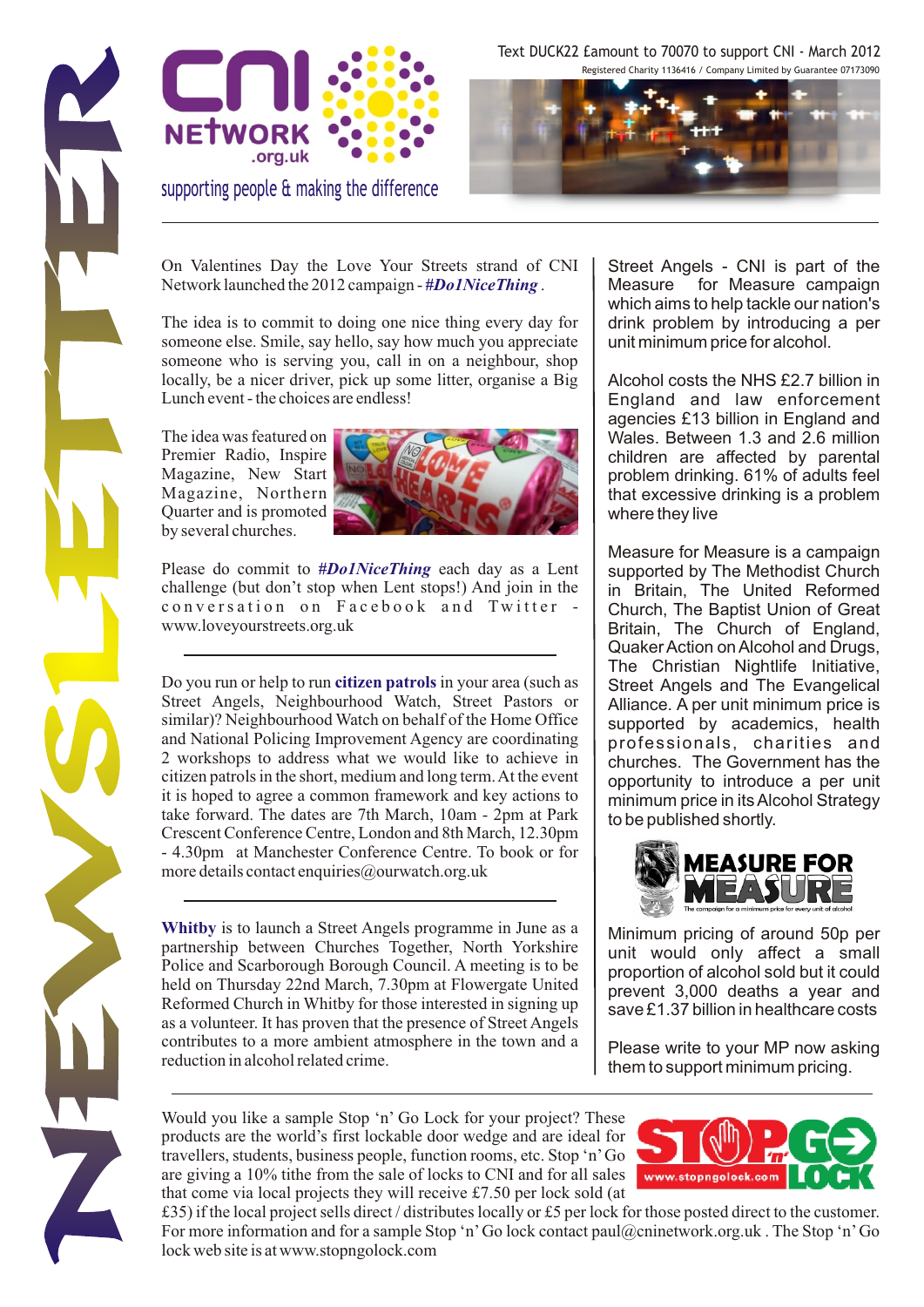### *News from Local Projects...*

**Windsor** at about 2230 hrs with a

The Street Angels patrolled in

was provided for rough sleepers and homeless during with people leaving pubs and helping them to get home, the course of the night. Street Angels dealt with or problems with antisocial behaviour. But happily it and questions answered. Lollipops were dispensed do ourselves out of a job but given that young people male who had lost his wallet and had a mobile phone make sure they are safe when doing so." with a flat battery was found sleeping wearing jeans and a shirt in a phone box in a temperature of minus six degrees centigrade. The man was brought back to the somewhere to sober up. It was agreed by all that a front entrance is opened up so that those in local pubs catastrophic outcome was averted by the intervention and clubs can finish their evening with a hot cuppa and of the Angels a chat" reports Mair Granthier in Fresh Expressions

All the Angels agreed that the evening was a success and an enjoyable event. The scheme is not only

**Stockton Town Pastors** are part of an initiative called Night Shift as their 'night out' Love Stockton aiming to work together as the Christian or at least a place - maybe churches to share resources that help make the the only place - where they churches to share resources that help make the Stockton and Tees Valley area a better place. can feel welcome.

A recent meeting to look at setting up Yarm Town Night Shift offers people hot drinks, toilet facilities and a<br>Pastors on Wednesday evenings around a popular safe warm place to sit, wait for a taxi, eat a burger or rest Pastors on Wednesday evenings around a popular student "Canon-ball" run which are arranged out of term their feet. At Christmas carol sheets were handed out for university students. The first planned night is 21st and we all sang along to favourite carols which went March. **March. March. March. March. March. March. March. March. March. March. March. March. March. March. March. March. March. March. March. March. March. March. March. March.** 

Tees Valley is going well with the assessment process Hull Street Angels are set to expand from Princes The accredited training course for volunteers in the under way. Stockton Town Pastors also carried out Avenue to the city centre with a new base at Holy Trinity some further first aid training which means 85% of the Church on Friday's and Saturday's 10pm until 4am. 52 active volunteers are now first aid qualified.

**Beeston Street Angels** has armed itself with an unlikely weapon in a bid to make the streets safer - Street. Former High Sheriff of the East Riding Adrian lollipops! Hope Nottingham set up the Beeston Street Horsley, who is leading the project, said: "I have worked Angels in March last year to help make the town a safer in the Old Town all my working life and seen what place to enjoy a night out. The team found their time happens down Lowgate in the evening. I have always was better spent talking to young people hanging worried about it being a bit frightening and not a around in parks and use the sweets as an icebreaker. particularly attractive place for people to go. When I was

Angels projects tend to deal with people at the end of an need to do this in the city centre." evening when they may need help this can include things like giving flip-flops to women who can't walk in The scheme has the support of Police, pubs and clubs heels and looking after those in difficulty. The same of and is currently recruiting a co-ordinator to lead the

we found there were a lot of young people hanging www.streetangelstrinity.org.uk

around the town centre or parks before they go elsewhere for the nights. So we try to engage with them On Friday 17th February eleven **and the state of the metal and encourage them to hang around without causing** volunteers set out on the streets of negative effects like too much noise. At first they aren't always keen to listen, but even the most surly 16-yearview to assist people in the town. **Only in the town.** old becomes as receptive as a five-year-old when we gave them lollipops."

groups of three and spoke to many Mr Mr Adams added that he was pleased the team of young people attending the public volunteers wasn't always dealing with drunk people. He<br>houses and the six night clubs in the town. Hot soup said: "We thought that the work would mostly be dealing said: "We thought that the work would mostly be dealing or problems with antisocial behaviour. But happily it incidents involving dangerous structures encountered, turns out that Beeston is a very quiet and well behaved dangerous litter tidied up, minor accidents assisted with town. With projects like these, we're always looking to and flip flops handed out as required. A 33yr old drunk will continue to hang around in Beeston, we want to

degrees centigrade. The man was brought back to the **Night Shift Hereford** continues to run on Saturday Angels HQ and provided with a hot drink and evenings from 12midnight until 3am. "The church's news.

> attracting clubbers but also homeless people who see



The patrols will be centred around Holy Trinity Square and Lowgate, they will cover the area stretching from Princes Dock Street to the High Street and Castle High Sheriff, I went to see the Street Angels on Princes Hope Nottingham director Nigel Adams said: "Street Avenue and was very impressed - I thought we really

development and delivery of these scheme - more After about two or three months of starting in Beeston, information is available on 07580 032779 or at